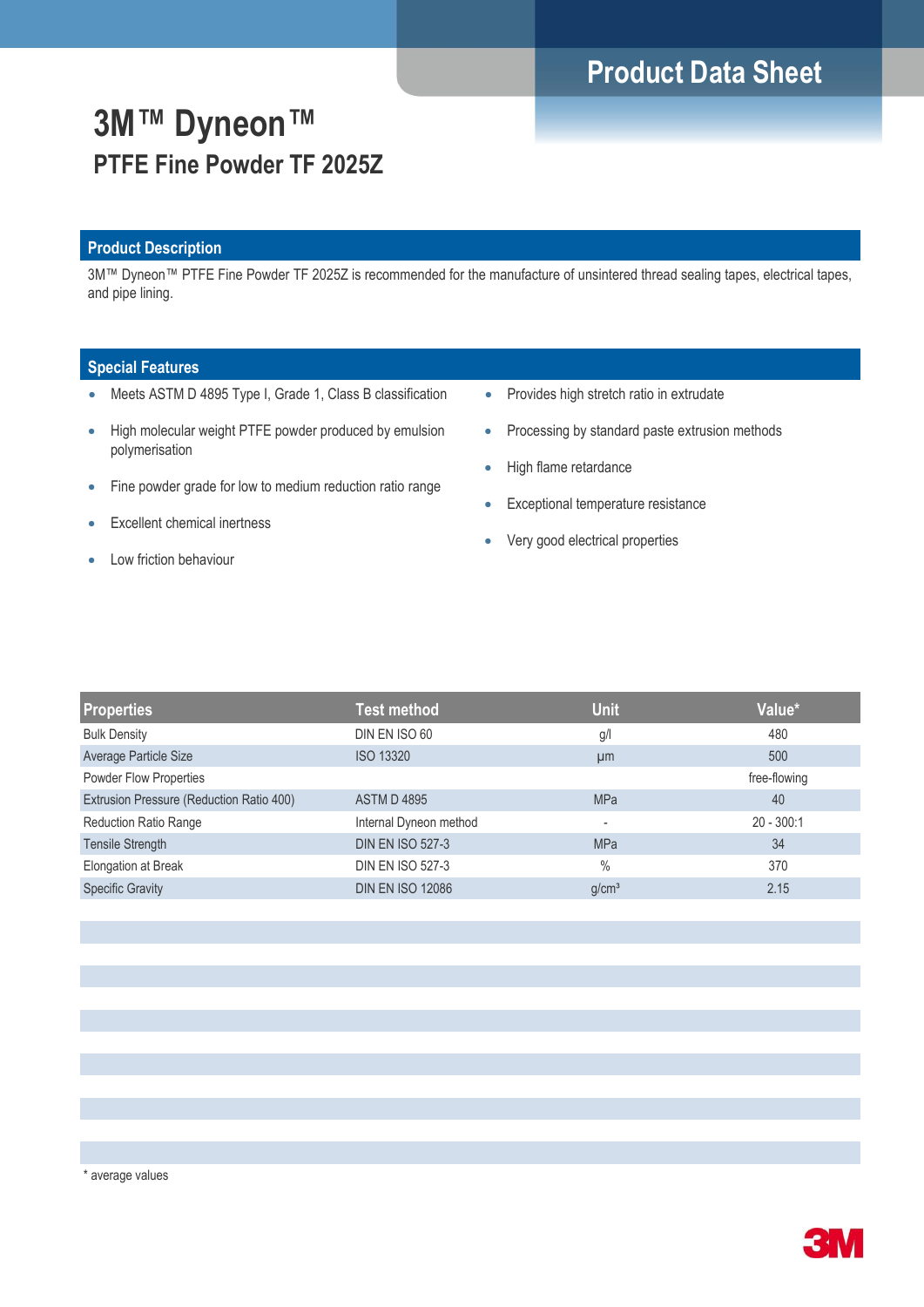# **Product Data Sheet**

## **3M™ Dyneon™ PTFE Fine Powder TF 2025Z**

#### **Typical Properties**

Product grade with higher extrusion pressure and green strength level than 3M™ Dyneon™ PTFE Fine Powder TF 2021Z. Therefore the applicable reduction ratio range is lower (20 – 300:1). It can also be highly stretched or expanded without any breakage.

#### **Typical Applications**

3M™ Dyneon™ PTFE Fine Powder TF 2025Z is the preferred grade for unsintered thread sealing tapes, electrical tapes for wrapped wire and cable insulations. It can also be used for pipe lining applications in chemical plant construction due to higher green strength.

### **Processing Recommendations**

3M™ Dyneon™ PTFE Fine Powder TF 2025Z can be processed by standard paste extrusion methods, which means the processing of the fine powder together with a suitable lubricant to prevent excessive shearing of sensitive PTFE particles during extrusion. To achieve optimum extrudate quality, all processing parameters such as temperature settings, extrusion pressure, lubricant content, extrusion rate and profile dimensions must be carefully balanced.

The fine powder should be mixed with a suitable lubricant, stored for at least 24 hours at a minimum temperature of 25 °C and compacted into a preform, which is then extruded through a die on a ram-type extruder to produce pipe, rod or cord. Tapes are manufactured by calendering a cord which still contains lubricant. The lubricant is evaporated by a suitable drying technique and the tape / cord is stretched or the pipe is sintered.

During paste extrusion the round fine powder particles get fibrillated and the extrudate builds up its mechanical green strength. In the following sintering step the particles fuse together and the voids are closed.

The reduction ratio (RR) is defined as the result of the cross-section of the extrusion cylinder divided by the cross-section of the extrusion die. It is an important processing parameter for paste extrusion, which influences the extrudate quality.

#### **Storage and Handling**

3M™ Dyneon™ PTFE Fine Powder TF 2025Z can be stored for a relatively long period of time provided it is kept in a clean, dry place at a temperature of less than 19 °C to safeguard free-flowing properties. Careful handling of fine powder is recommended because it is relatively shear-sensitive. Excessively sheared particles usually result in extrudate defects.

#### **Safety Instructions**

Follow the normal precautions observed with all fluoropolymer materials.

Please consult the Material Safety Data Sheet and Product Label for information regarding the safe handling of the material. By following all precautions and safety measures, processing these products poses no known health risks. General handling/processing precautions include: 1) Process only in well-ventilated areas. 2) Do not smoke in areas contaminated with powder/residue from these products. 3) Avoid eye contact. 4) If skin comes into contact with these products during handling, wash with soap and water afterwards. 5) Avoid contact with hot fluoropolymer.

Potential hazards, including release of toxic vapours, can arise if processing occurs under excessively high temperature conditions. Vapour extractor units should be installed above processing equipment. When cleaning processing equipment, do not burn off any of this product with a naked flame or in a furnace.

#### **Delivery Form**

3M™ Dyneon™ PTFE Fine Powder TF 2025Z is delivered in powder form.

#### Packaging size is:

25 kg plastic drum